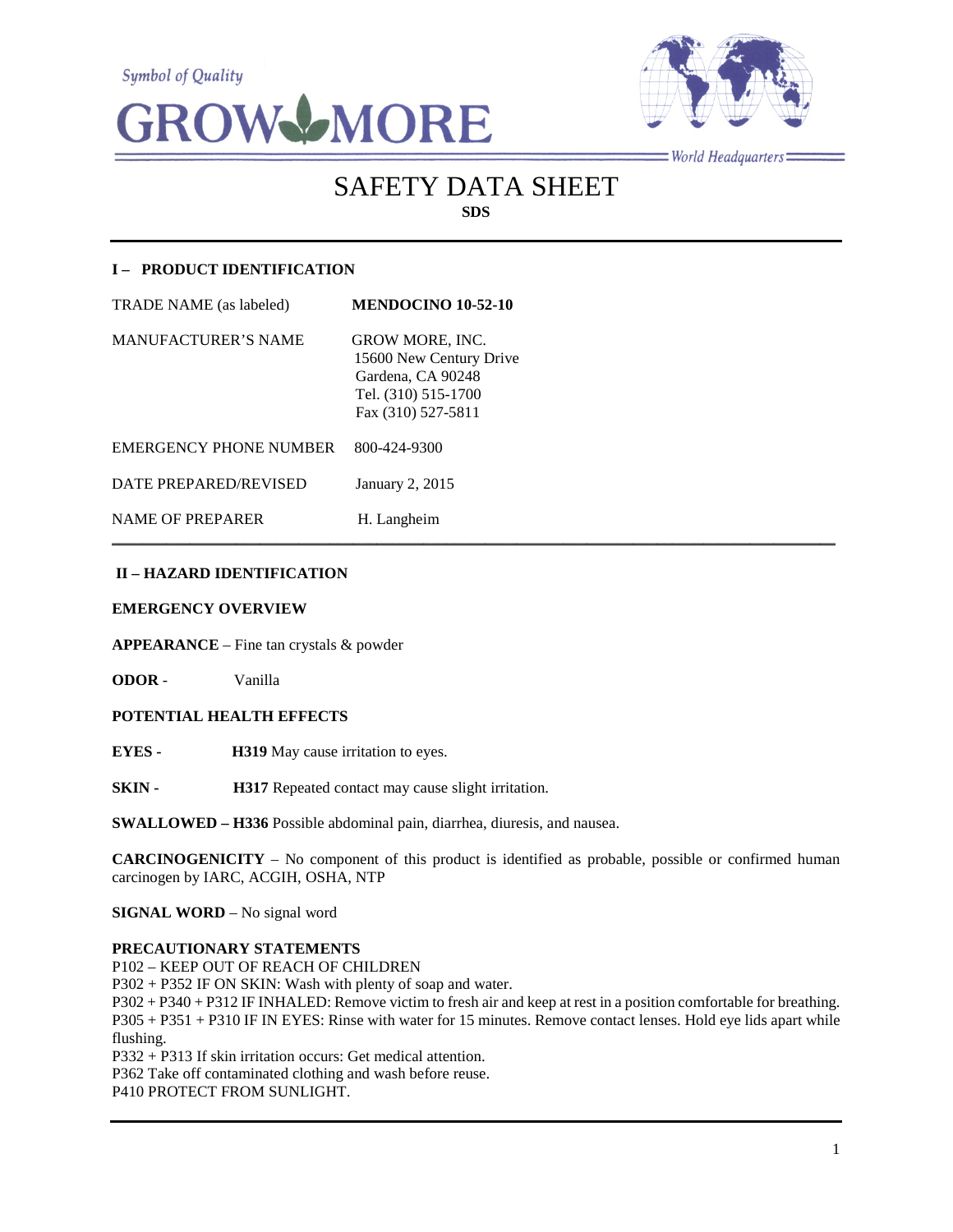## **III – COMPOSITION/INFORMATION ON INGREDIENTS**

| <b>CHEMICAL NAME</b>     | CAS No.    | %            |
|--------------------------|------------|--------------|
| Potassium Phosphate      | 7778-77-0  | Trade secret |
| Potassium Nitrate        | 7757-79-1  | Trade secret |
| Potassium Sulfate        | 7778-80-5  | Trade secret |
| <b>Magnesium Nitrate</b> | 13446-18-9 | Trade secret |
| <b>Boric Acid</b>        | 10043-35-3 | Trade secret |
| <b>Cobalt Sulfate</b>    | 10026-24-1 | Trade secret |
| Ammonium Molybdate       | 12027-67-7 | Trade secret |
| Iron EDTA                | 15708-41-5 | Trade secret |
| Manganese EDTA           | 15375-84-5 | Trade secret |
| Copper EDTA              | 14025-15-1 | Trade secret |
| Zinc EDTA                | 14025-21-9 | Trade secret |

# **IV – FIRST AID MEASURES**

Treat symptomatically. Contact poison treatment specialist immediately if large quantities have been ingested or inhaled. No specific treatment.

\_\_\_\_\_\_\_\_\_\_\_\_\_\_\_\_\_\_\_\_\_\_\_\_\_\_\_\_\_\_\_\_\_\_\_\_\_\_\_\_\_\_\_\_\_\_\_\_\_\_\_\_\_\_\_\_\_\_\_\_\_\_\_\_\_\_\_\_\_\_\_\_\_\_\_\_\_\_\_\_\_\_\_\_\_\_\_\_\_\_\_\_\_

 $\mathcal{L}_\mathcal{L} = \{ \mathcal{L}_\mathcal{L} = \{ \mathcal{L}_\mathcal{L} = \{ \mathcal{L}_\mathcal{L} = \{ \mathcal{L}_\mathcal{L} = \{ \mathcal{L}_\mathcal{L} = \{ \mathcal{L}_\mathcal{L} = \{ \mathcal{L}_\mathcal{L} = \{ \mathcal{L}_\mathcal{L} = \{ \mathcal{L}_\mathcal{L} = \{ \mathcal{L}_\mathcal{L} = \{ \mathcal{L}_\mathcal{L} = \{ \mathcal{L}_\mathcal{L} = \{ \mathcal{L}_\mathcal{L} = \{ \mathcal{L}_\mathcal{$ 

EYE CONTACT – Wash thoroughly with water for at least 15 minutes. Remove contact lenses. Hold eyelids apart during flushing. Send patient immediately to physician.

SKIN CONTACT – Wipe excess material with dry cloth, removing contaminated clothing and shoes with large amounts of water and soap for at least 15 minutes.

INHALED – Remove from exposure to fresh air. Get medical attention if symptoms occur.

SWALLOWED – Rinse mouth. Drink 2-3 glasses of water and seek medical assistance. Do not induce vomiting or give anything by mouth to an unconscious person. Get medical attention if symptoms occur.  $\mathcal{L}_\mathcal{L} = \{ \mathcal{L}_\mathcal{L} = \{ \mathcal{L}_\mathcal{L} = \{ \mathcal{L}_\mathcal{L} = \{ \mathcal{L}_\mathcal{L} = \{ \mathcal{L}_\mathcal{L} = \{ \mathcal{L}_\mathcal{L} = \{ \mathcal{L}_\mathcal{L} = \{ \mathcal{L}_\mathcal{L} = \{ \mathcal{L}_\mathcal{L} = \{ \mathcal{L}_\mathcal{L} = \{ \mathcal{L}_\mathcal{L} = \{ \mathcal{L}_\mathcal{L} = \{ \mathcal{L}_\mathcal{L} = \{ \mathcal{L}_\mathcal{$ 

## **V – FIRE-FIGHTING MEASURES**

SPECIAL FIREFIGHTING PROCEDURE – Must wear MSHA/NIOSH approved self-contained breathing Apparatus. Use abundant amount of water in early stages of fire.

\_\_\_\_\_\_\_\_\_\_\_\_\_\_\_\_\_\_\_\_\_\_\_\_\_\_\_\_\_\_\_\_\_\_\_\_\_\_\_\_\_\_\_\_\_\_\_\_\_\_\_\_\_\_\_\_\_\_\_\_\_\_\_\_\_\_\_\_\_\_\_\_\_\_\_\_\_\_\_\_\_\_\_\_\_\_\_\_\_\_\_\_\_

UNUSUAL FIRE & EXPLOSION HAZARD – Dust cloud can cause explosion.

FLASH POINT – N/A

FLAMMABLE LIMITS – N/A

AUTOIGNITION TEMPERATURE – N/A

SUITABLE FIREFIGHTING MEDIA – Water fog, fine sand.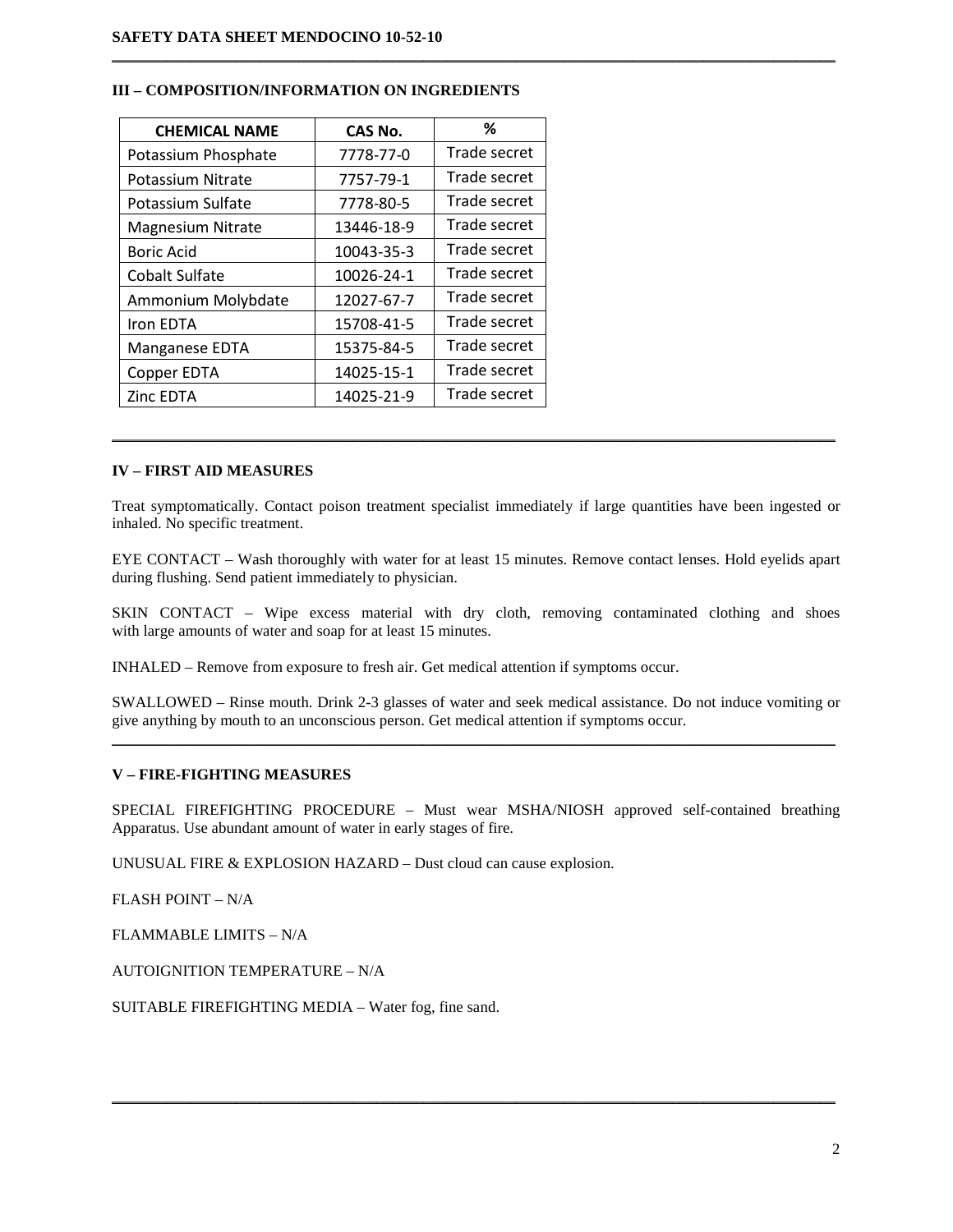## **VI – ACCIDENTAL RELEASE MEASURES**

SPILL RESPONSE PROCEDURE – Use broom or dry vacuum to collect material for proper disposal without raising dust. Prevent entry into waterways, sewers, basements or confined areas. Finish cleaning by spreading water on the contaminated surface and allow to evacuate through the sanitary system.

**\_\_\_\_\_\_\_\_\_\_\_\_\_\_\_\_\_\_\_\_\_\_\_\_\_\_\_\_\_\_\_\_\_\_\_\_\_\_\_\_\_\_\_\_\_\_\_\_\_\_\_\_\_\_\_\_\_\_\_\_\_\_\_\_\_\_\_\_\_\_\_\_\_\_\_\_\_\_\_\_\_\_\_\_\_\_\_\_\_\_\_\_\_**

## **VII – HANDLING AND STORAGE**

To maintain product quality, do not store in heat or direct sunlight. Use good housekeeping practices such as washing hands with soap after handling. Do not eat, drink or smoke while handling this product.. Do not reuse empty containers.

# **VIII – EXPOSURE CONTROLS/PERSONAL PROTECTION**

VENTILATION & ENGINEERING CONTROLS – Local exhaust.

RESPIRATORY PROTECTION – Where dust is generated by the process, MSHA/NIOSH approved respirator is advised in the absence of proper environmental control.

EYE PROTECTION – Safety glasses and face shield where there is a potential eye contact. Safety eyewash station should be accessible within 10 seconds.

**\_\_\_\_\_\_\_\_\_\_\_\_\_\_\_\_\_\_\_\_\_\_\_\_\_\_\_\_\_\_\_\_\_\_\_\_\_\_\_\_\_\_\_\_\_\_\_\_\_\_\_\_\_\_\_\_\_\_\_\_\_\_\_\_\_\_\_\_\_\_\_\_\_\_\_\_\_\_\_\_\_\_\_\_\_\_\_\_\_\_\_\_\_**

SKIN PROTECTION – Wear protective work gown, rubber gloves to prevent irritation.

## **IX – PHYSICAL AND CHEMICAL PROPERTIES**

APPEARANCE – Fine tan crystals & powder

ODOR – Vanilla

BOILING POINT OR RANGE <sup>0</sup>F – N/A

MELTING POINT OR RANGE  ${}^{0}\text{F} - \text{N/A}$ 

FLAMMABILITY – Non-flammable

EXPLOSIVE PROPERTIES – Non-explosive

pH of 1% SOLUTION – 5.25

SOLUBILITY IN WATER – Highly soluble (> 80%)

## X – S**TABILITY AND REACTIVITY**

STABILITY – Stable under normal conditions of use.

CONDITIONS TO AVOID – Extreme heat, damp and wet conditions.

INCOMPATIBILITY – None known

HAZARDOUS DECOMPOSITION PRODUCTS – Toxic fumes and gases may be generated. Metal oxides possible.

HAZARDOUS POLYMERIZATION – Will not occur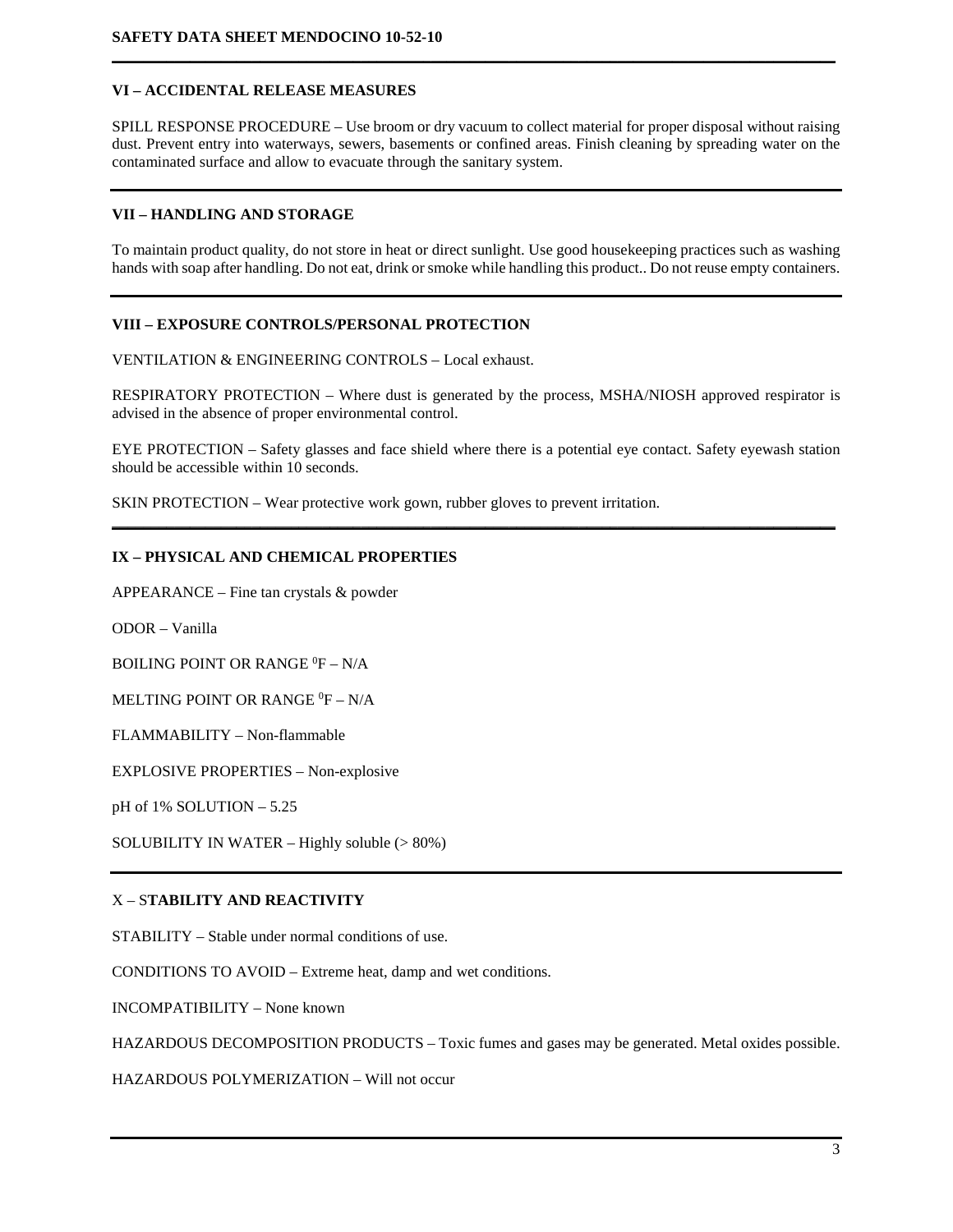## **XI – TOXICOLOGICAL INFORMATION**

ACUTE TOXICITY

SKIN IRRITATION – May cause slight irritation

EYE IRRITATION – May cause slight irritation

SENSITIZATION – None

CHRONIC TOXICITY – None

REPRODUCTIVE EFFECTS – None known

CARCINOGENICITY – This products does not contain any substances that are considered carcinogens by OSHA, NTP, IARC or ACGIH  $\mathcal{L}_\mathcal{L} = \{ \mathcal{L}_\mathcal{L} = \{ \mathcal{L}_\mathcal{L} = \{ \mathcal{L}_\mathcal{L} = \{ \mathcal{L}_\mathcal{L} = \{ \mathcal{L}_\mathcal{L} = \{ \mathcal{L}_\mathcal{L} = \{ \mathcal{L}_\mathcal{L} = \{ \mathcal{L}_\mathcal{L} = \{ \mathcal{L}_\mathcal{L} = \{ \mathcal{L}_\mathcal{L} = \{ \mathcal{L}_\mathcal{L} = \{ \mathcal{L}_\mathcal{L} = \{ \mathcal{L}_\mathcal{L} = \{ \mathcal{L}_\mathcal{$ 

**\_\_\_\_\_\_\_\_\_\_\_\_\_\_\_\_\_\_\_\_\_\_\_\_\_\_\_\_\_\_\_\_\_\_\_\_\_\_\_\_\_\_\_\_\_\_\_\_\_\_\_\_\_\_\_\_\_\_\_\_\_\_\_\_\_\_\_\_\_\_\_\_\_\_\_\_\_\_\_\_\_\_\_\_\_\_\_\_\_\_\_\_\_**

## **XII – ECOLOGICAL INFORMATION**

ECOTOXICITY EFFECTS

MOBILITY – Water contaminating

PERSISTENCE AND DEGRADABILITY – None known

AQUATIC TOXICITY – Might be beneficial to plant life

ADITIONAL ECOLOGICAL INFO – Do not use directly in lakes, ponds and rivers. The product is not classified as environmentally hazardous. However, this does not exclude the possibility that large or frequent spills can have a harmful or damaging effect on the environment. No other adverse environmental effects (e.g. ozone depletion, photochemical ozone creation potential, endocrine disruption, global warming potential) are expected from this component.

\_\_\_\_\_\_\_\_\_\_\_\_\_\_\_\_\_\_\_\_\_\_\_\_\_\_\_\_\_\_\_\_\_\_\_\_\_\_\_\_\_\_\_\_\_\_\_\_\_\_\_\_\_\_\_\_\_\_\_\_\_\_\_\_\_\_\_\_\_\_\_\_\_\_\_\_\_\_\_\_\_\_\_\_\_\_\_\_\_\_\_\_\_

\_\_\_\_\_\_\_\_\_\_\_\_\_\_\_\_\_\_\_\_\_\_\_\_\_\_\_\_\_\_\_\_\_\_\_\_\_\_\_\_\_\_\_\_\_\_\_\_\_\_\_\_\_\_\_\_\_\_\_\_\_\_\_\_\_\_\_\_\_\_\_\_\_\_\_\_\_\_\_\_\_\_\_\_\_\_\_\_\_\_\_\_\_

## **XIII – DISPOSAL CONSIDERATIONS**

Dispose of within current local and state regulations. No special method required.

## **XIV – TRANSPORT INFORMATION**

**U.S. DEPARTMENT OF TRANSPORTATION –** Not regulated by DOT.

#### **XV - REGULATORY INFORMATION**

**TSCA STATUS –** Not determined **OSHA STATUS** – Not listed as hazardous **CERCLA –** None **SARA 313** – No chemical **SARA 302** – None **CALIFORNIA PROPOSITION 65** – Not listed **RCRA** – No